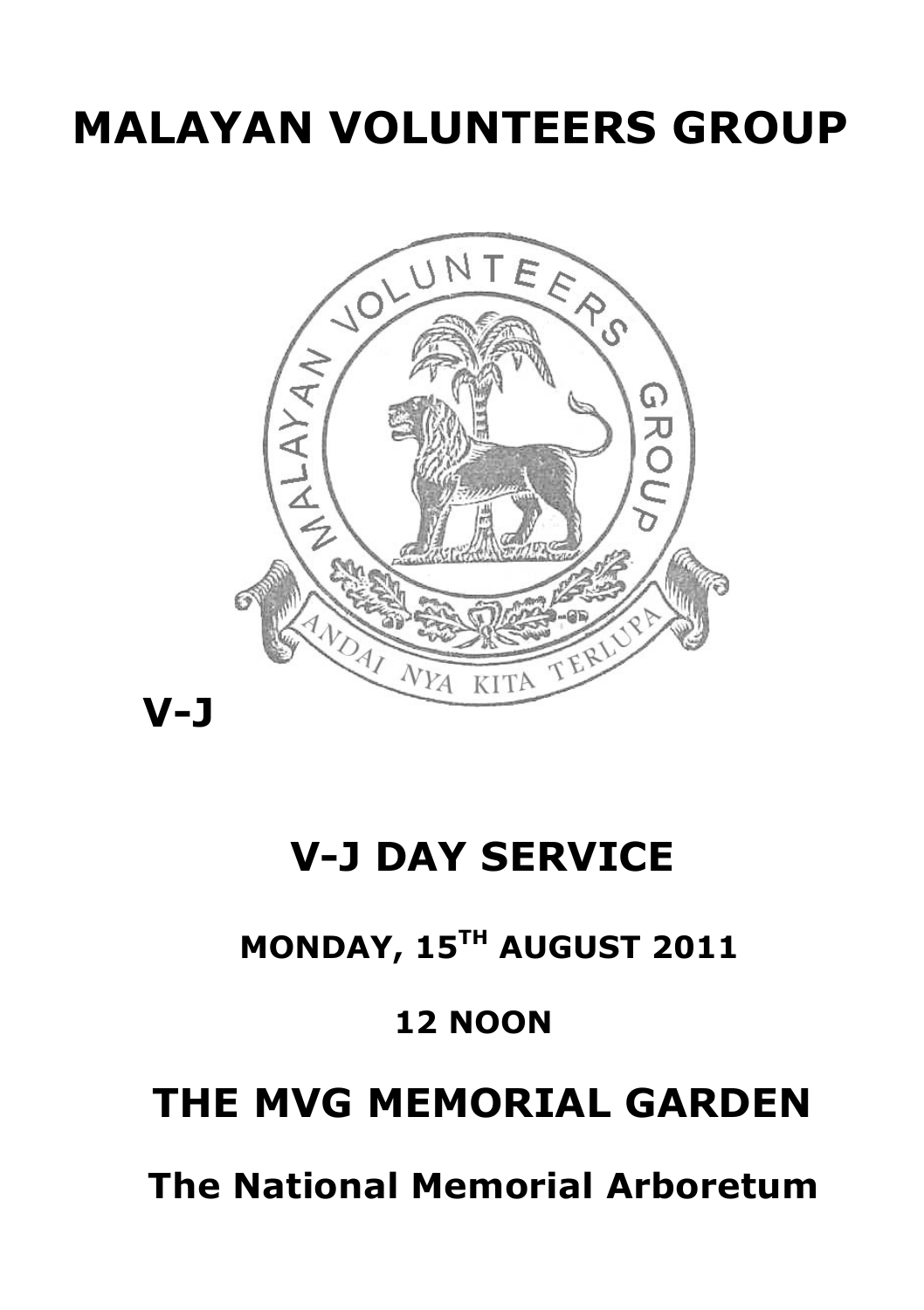#### **WELCOMING REMARKS**

by Jonathan Moffatt

#### **WREATH LAYING 2 MINUTES SILENCE**

#### **ABIDE WITH ME SATB arrangement by Lisa Ho Dedicated to the Malayan Volunteers of WW1 & 2**

Abide with me; fast falls the eventide; The darkness deepens; Lord, with me abide! When other helpers fail, and comforts flee, Help of the helpless, O abide with me.

Swift to its close ebbs out life's little day; Earth's joys grow dim, its glories pass away; Change and decay in all around I see; O Thou who changest not, abide with me.

I need Thy presence every passing hour; What but Thy grace can foil the tempter's power? Who like Thyself my guide and stay can be? Through cloud and sunshine, O abide with me.

#### **A READING FROM SCRIPTURE Ecclesiastes Ch. 3 vs. 1-8**

#### **THE SANCTUARY Poem by Margaret Dryburgh, Read daily at evening prayers, on Banka Island**

Within the camp's confined domain No great Cathedral reared its walls, No pointing spire tried Heaven to gain, No church bell sounded welcome calls, Not e'en the smallest meeting place Did offer us the means of grace.

A little company did dwell Within a garage, scarce supplied With furnishings of prison cell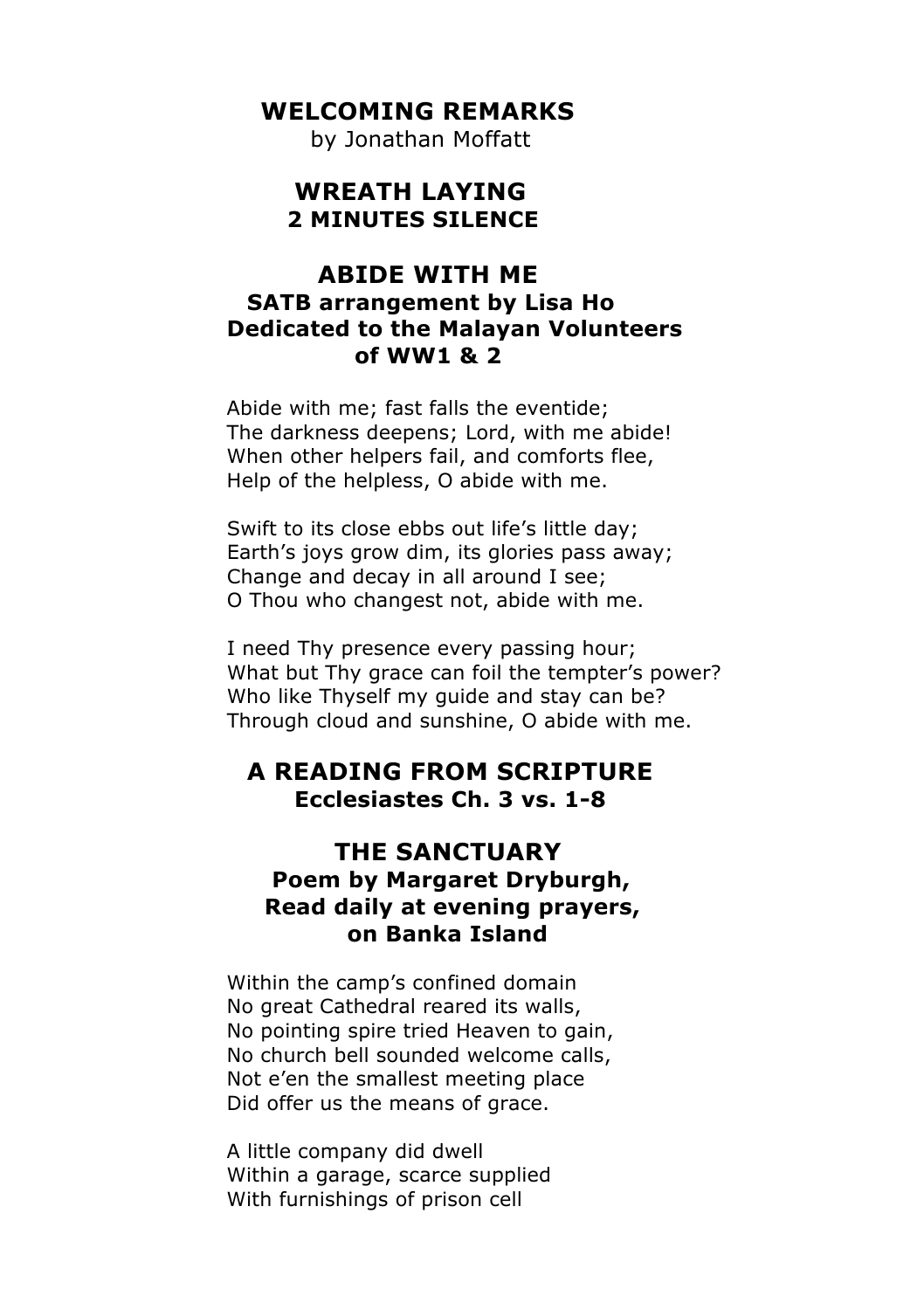So bare it was! Each eventide They met for simple family prayers To God commended their affairs.

#### **DON'T LOOK BACK By Louise Aylward**

After the grief, the pain, the tears The business of death, and what appears To be an endless loneliness There comes a time for quiet repose To think of those who still are here And dear to you – remember those.

#### **VERY OLD CHINESE PROVERB**

If there be righteousness in the heart, There will be beauty in the character. If there is beauty in the character, There will be harmony in the home. If there is harmony in the home, There will be order in each nation, There will be peace in the world.

#### **MOON OVER MALAYA**

Palm trees are swaying in the moonlight -Casting their shadows o'er the sea – What then will greet us in the morning – Won't you stay a while and listen here to me – For the moon is shining on Malaya – Stars twinkle down from above – Girls in their sarongs and kebayas – In their kampongs they sing their songs of love – You can hear terang-bulan and old sari-no – Songs their mothers sang in days gone by – From Penang to Ipoh and Malacca – You can hear those enchanted lullabies – For the guitars they are strumming in the moonlight – And the echo of those krom-changs never die – For the moon is shining on Malaya – And to think some day we're going to say goodbye.

#### **PRAYERS THE LORD'S PRAYER GOD BE IN MY HEAD**

God be in my head, and in my understanding; God be in my eyes, and in my looking;